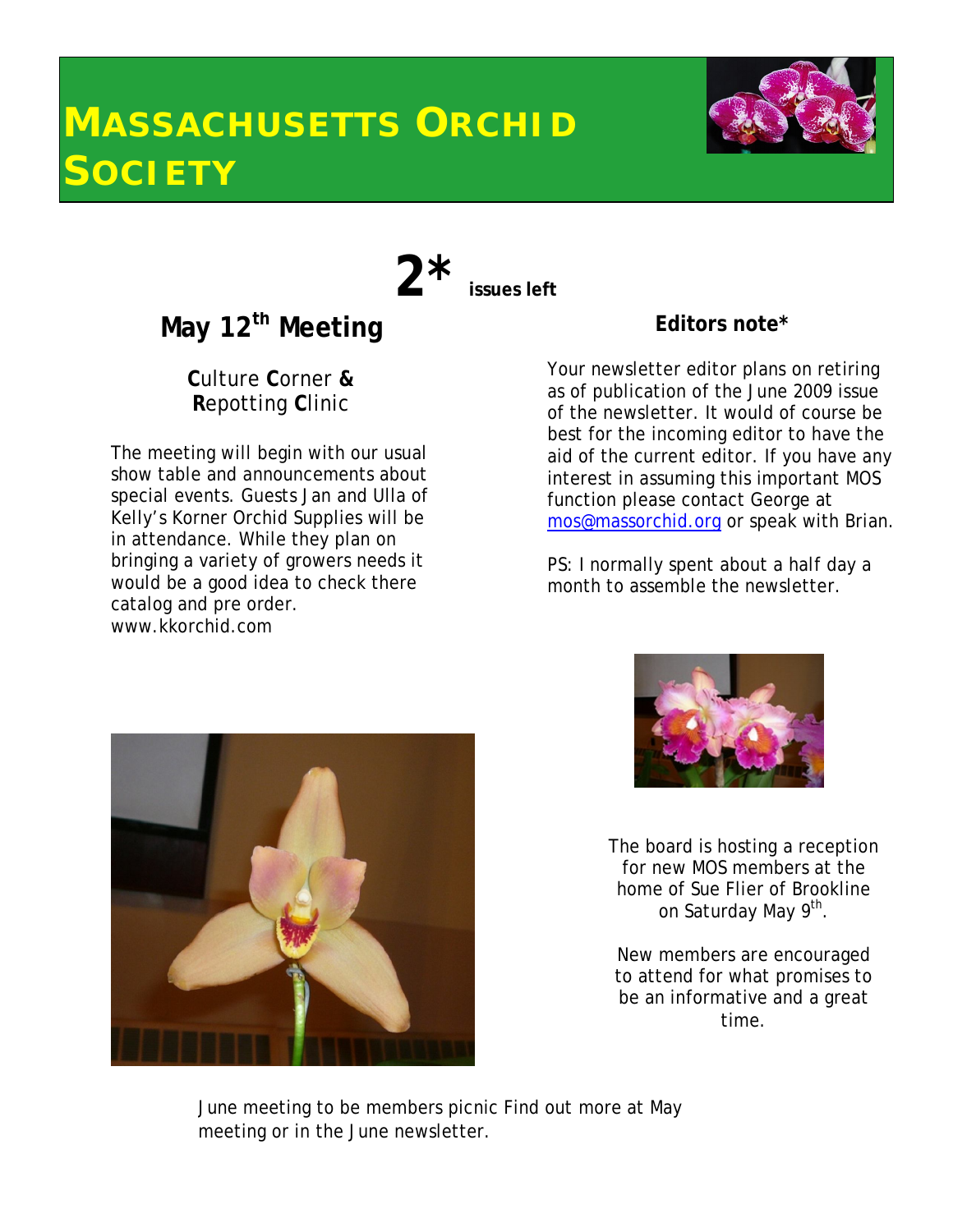### **May – Is it Spring Yet?**

Ron McHatton, Director of Education AOS

With the warmer temperatures and longer days much of your orchid collection should be busting new growth and roots.The new shoots of many orchids are really good at holding water and you'll want to make sure that when you water you avoid having water stand for too long in these growths.As I mentioned in a previous newsletter, a couple of applications of water a short time apart are much more effective at thoroughly wetting your plant's roots than is a single longer watering.When you water, make sure you water very thoroughly and allow water to flow freely from the drainage holes.This will aid in minimizing salt buildup in the potting mix.Click the link below for a refresher on proper watering.



Along with longer days comes more intense sunlight and you will want to be vigilant with respect to changing sun angle.What might have been a good location for over-wintering, can very quickly become dangerous to your plants as the sun rises in the sky. The early spring months can be really dangerous in the northern parts of the country as the sun's intensity increases often long before the trees which provide natural summer shade have leafed

out.This image is a *Paphiopedilum* very quickly sunburned by unfiltered sunlight coming through the gap between two pieces of shade cloth.At first glance, it might look a lot like a fungal infection but note the sharp boundary between the brown sections and the healthy green areas surrounding it. These sharp boundaries are a dead giveaway for sunburn.Unfortunately, this new growth is scarred for the life of the growth.

As we work our way toward warmer weather around the country you should now be well on your way to completing spring repotting.Last month I mentioned some pests to be on the lookout for (Thrips, mites and aphids) and while we are on the subject of repotting I'd like to point out another one.All of us are familiar with the noxious mealy bug but are you aware that these pests

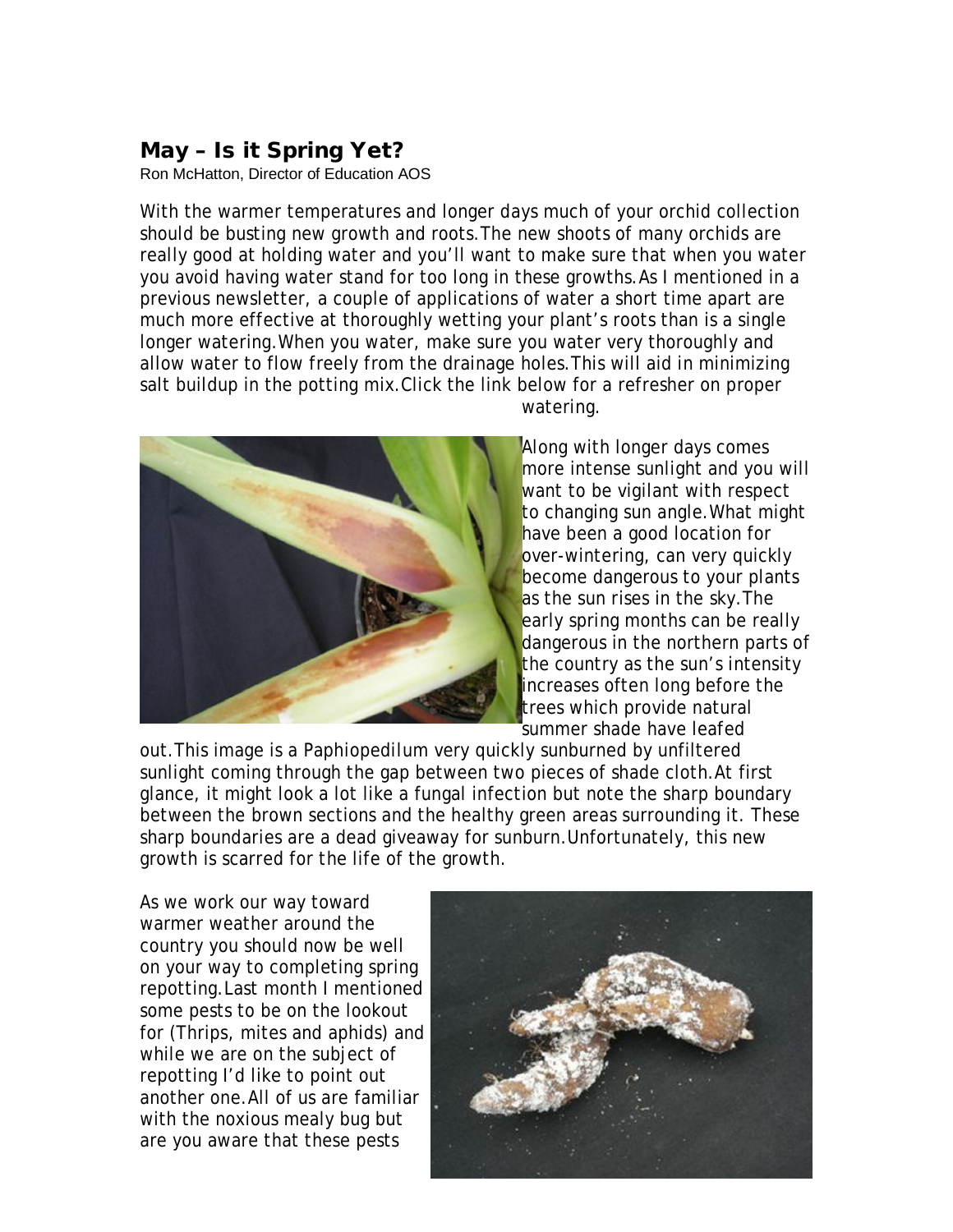can infest the roots of your plants?This is one of the reasons that it can be so difficult to rid plants of this pest.Unless you use systemic pesticides, you reach those visible above the potting media but those lurking below survive to reemerge weeks later.This image is an *Amorphophallus* corm infested with mealy bugs feeding off the corm.Repotting time is a really good opportunity to thoroughly inspect your plants both above and below the potting media line.



*Doritaenopsis* Chain Xen Pearl 'Penny', AM/AOS (Ching Hua Spring x Nobby's Pink Lady) Photographer: Tek H. Hia Grower: A & P Orchids, Swansea, MA

## **Tricks of the Trade –** *Some Helpful Hints!*

*Dave Tribble, Contributing Editor Illinois Orchid Society*

The following were taken from some old copies of the AOS "Orchid Bulletin" from the 80's and **early 90's**.

• When potting an orchid, use a small, inverted pot (clay preferred) over the center of the drainage hole to provide air to the roots and keep the medium from staying too wet and breaking down. If you use a plastic pot for this, a center drainage hole must be added. A two inch pot is just about perfect for a five or six inch pot.

• If you are using the packing material referred to as "peanuts" for drainage material, make sure you are not using the water soluble kind. Those that resemble tiny binoculars are made from corn starch and will dissolve in water leaving a sludge that supports the development of bacterial and fungal growths and impede drainage.

• To recycle discarded plant tags, scraping with a razor blade is easier than using solvents or an ink eraser.

• A Butane barbecue lighter is a practical tool for sterilizing any cutting tool used on orchids. The lighter is compact, inexpensive, and the flame can be adjusted to low or high. Look for an elongated nozzle and a trigger lock as safety features when purchasing your lighter. **-***Jerry Garner*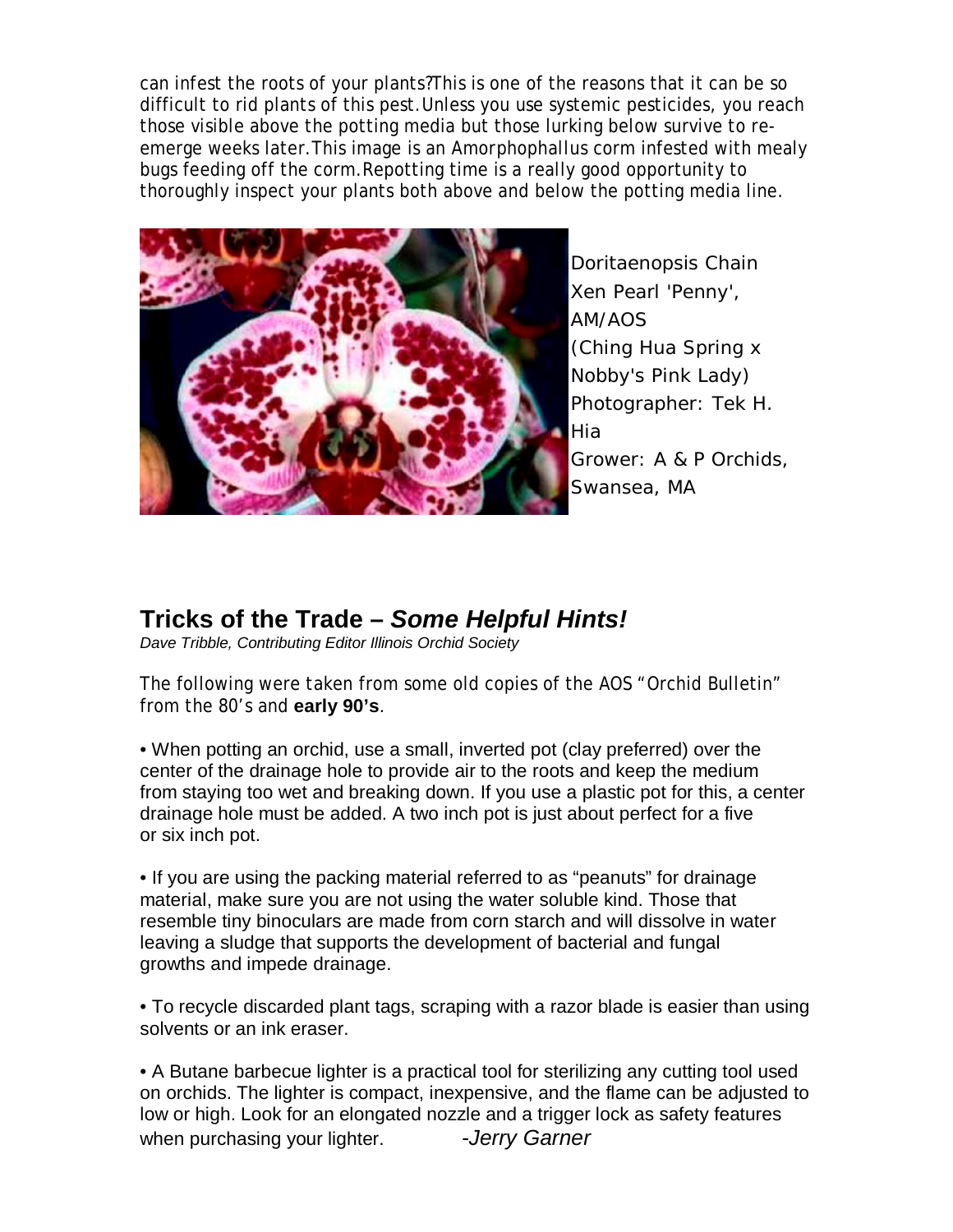# April 14, 2009 Show Table

**Judges: Bob Richter, Sasha V., Linda Wilhelm Scribe: Susan Flier 27 plants displayed 11 awarded**

**----------------------------------------------------------------------------------------------------------**

**-**

l Leptotes bicolor Bob Richter

Tolumnia Ralph & Yagi 'Elsa' Bob Richter

Pair of Masdevallia hybrids William Freedberg

Den. Golden Aya R&C Collins

Restrepia lansbergia R&C Collins

Paph Fumi's Delight R&C Collins

Cochleanthes Hybrid Betsy Opitz

Masdevallia Copper Angel 'Highland' AM/AOS x rex 'Maui Titan' CHM/AOS Betsy Opitz

Phal P. Brother Sara Gold Susan Johnson

Ascocentrum miniatum Sasha V.

LC Princess Margaret George Balt.

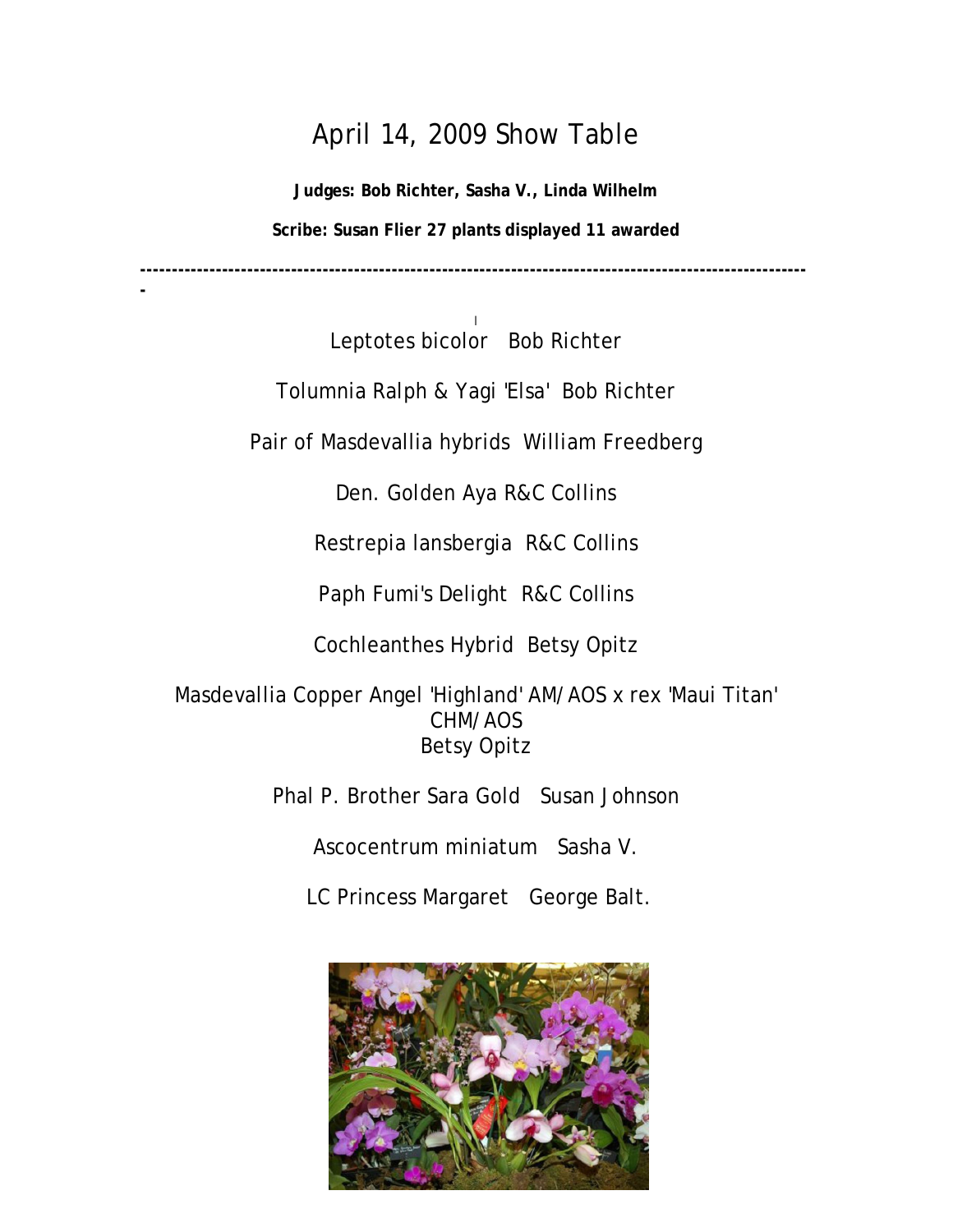Massachusetts Orchid Society Officers and Directors Meeting Minutes April 7th, 2009 B. Opitz's House Prepared by S. Varsanofieva, Secretary

Present: G. Bonoff, S. Flier, B. Leib, B. Opitz, S. Selby, S. Varsanofieva

- I. Minutes of prior meeting approved.
- II. Treasurer's Report (account balances as of 3/31/2009)
	- a. Total Balance \$30,910
	- b. Up \$15 dollars from last year
	- c. Made a \$500 donation to the Northeastern Regional Judging Center.
	- d. Paid \$110 for AOS Show kit for annual show
- III. Program
	- a. April Linda Wilhelm of Woodland Orchids (South Carolina)
	- b. May Potting Workshop Kelley's Korner if possible
	- c. June –
	- d. July Glenn Decker of Piping Rock Orchids (New York)
	- e. August -
	- f. September Auction (**3rd Tuesday! September 15th**)
	- g. October Francisco Miranda of Miranda Orchids (Brazilian Orchids Florida)
	- h. November -
	- i. December Holiday Party
- IV. Old Business
	- a. All Members Picnic
		- i. B. Opitz to confirm June 20th as date with B. Richter
		- ii. Send an e-vite
		- iii. Announce twice at April & May meetings
		- iv. Hold show table as usual
	- b. Flower Show
		- i. Successful, but few plants from the society
	- c. Educational Display G. Bonoff to contact G. Romero
	- d. Nominating Committee
		- i. G. Bonoff may need some additional help
		- ii. Need a President & VP
- V. New Business
	- a. Annual Show
		- i. Contact I. Versoy & J. Eckstrom to determine if there are any outstanding bills from last year's show
		- ii. Set up new account with \$1500 for this year and get any remaining money back.
- VI. Next meeting will be held at S. Flier's house.
- VII. June Meeting G. Bonoff's
- VIII. July Meeting S. Shelby's
- IX. Meeting adjourned.